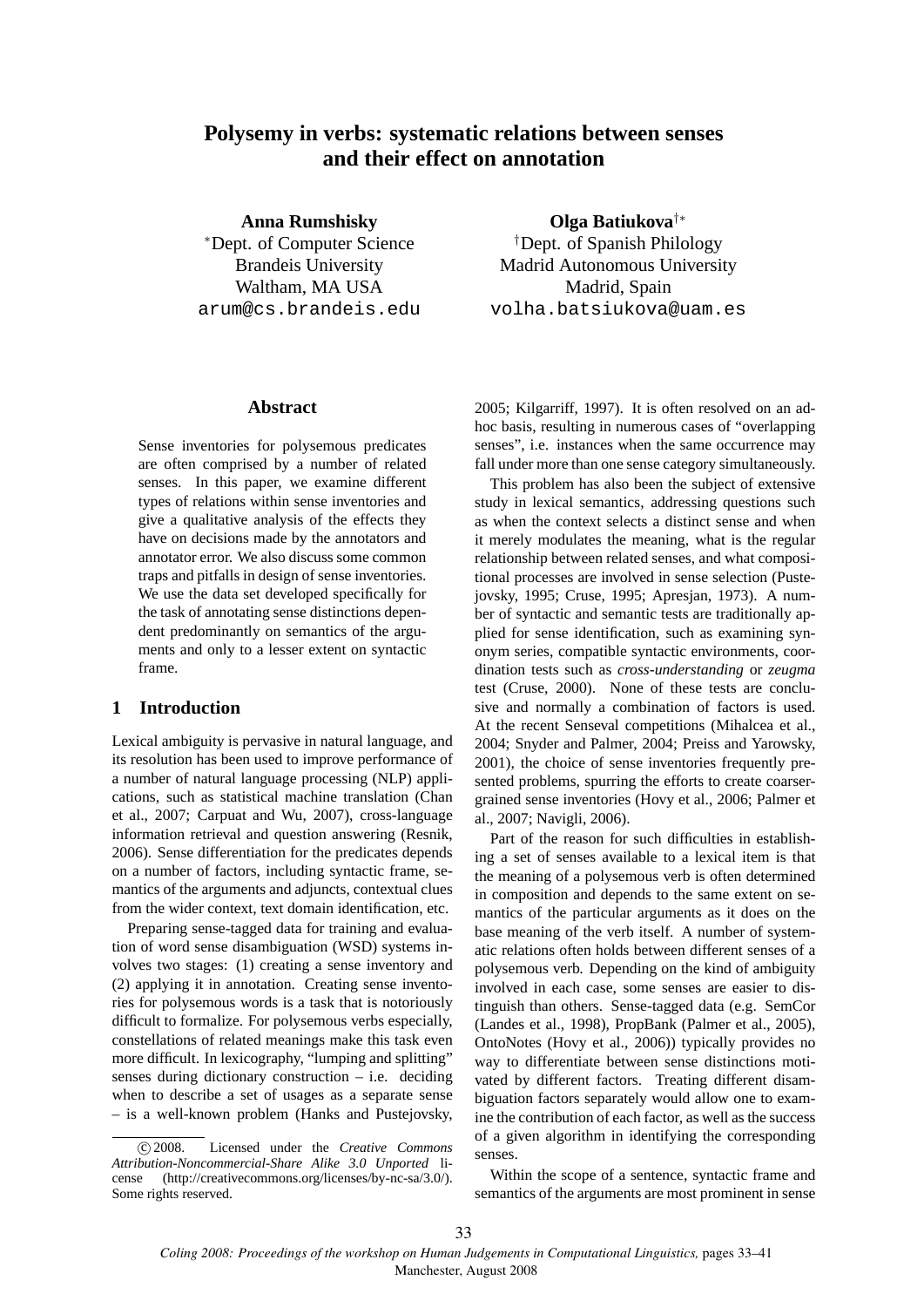disambiguation. The latter is often more subtle and hence complex. Our goal in the present study was to target sense distinctions motivated strongly or exclusively by differences in argument semantics. We base the present discussion on the sense-tagged data set we developed for 20 polysemous verbs. We argue below that cases which can not be reliably disambiguated by humans introduce noise into the data and therefore should be kept out, a principle adhered to in the design of this data set.

The choice of argument semantics as the target disambiguation factor was motivated by several considerations. In automatic sense detection systems, argument semantics is often represented using external resources such as thesauri or shallow ontologies. Sense induction systems using distributional information often do not take into account the possible implications of induced word clusters for sense disambiguation. Our goal was to analyze differences in argument semantics that contribute to disambiguation.

In this paper, we discuss different kinds of systematic relations observed between senses of polysemous predicates and examine the effects they have on decisions made by the annotators. We also examine sense inventories for other factors that influence inter-annotator agreement rates and lead to annotation error. In Section 2, we discuss some of the factors that influence compilation of sense inventories and the methodology involved. In Section 3, we describe briefly the data set and the annotation task. In Sections 4 and 5, we discuss the relations observed between different senses within sense inventories in our data set, their effect on decisions made by the annotators, and the related annotation errors.

# **2 Defining A Sense Inventory**

Several current resource-oriented projects undertake to formalize the procedure of identifying a word sense. FrameNet (Ruppenhofer et al., 2006) attempts to organize lexical information in terms of script-like semantic frames, with semantic and syntactic combinatorial possibilities specified for each frame-evoking lexical unit (word/sense pairing). Semantics of the arguments is represented by Fillmore's case roles (*frame elements*) which are derived on ad-hoc basis for each frame.

In OntoNotes project, annotators use small-scale corpus analysis to create sense inventories derived by grouping together WordNet senses. The procedure is restricted to maintain 90% inter-annotator agreement (Hovy et al., 2006).

Corpus Pattern Analysis (CPA) (Hanks and Pustejovsky, 2005; Pustejovsky et al., 2004) attempts to catalog prototypical norms of usage for individual words, specifying them in terms of context patterns. As a corpus analysis technique, CPA has its origins in the analysis of large corpora for lexicographic purposes, of the kind that was used for compiling the Cobuild dictionary (Sinclair and Hanks, 1987). Each pattern gives a combination of surface textual clues and argument specifications. A lexicographer creates a set of patterns by sorting a concordance for the target predicate according to the context features. In the present study, we use a modification of the CPA technique in the way explained in Section 3.

In CPA, syntactic and textual clues include argument structure and minor syntactic categories such as locatives and adjuncts; collocates from wider context; subphrasal cues such as genitives, partitives, bare plural/determiner, infinitivals, negatives, etc. Semantics of the arguments is represented either through a set of shallow semantic types corresponding to basic semantic features (e.g. Person, Location, PhysObj, Abstract, Event, etc.) or extensionally through *lexical sets*, which are effectively collections of lexical items.<sup>1</sup>

Several CPA patterns may correspond to a single sense. The patterns vary in syntactic structure or the encoding of semantic roles relative to the described event. For example, for the verb *treat*, DOCTOR treating PA-TIENT and DOCTOR treating DISEASE both correspond to the medical sense of *treat*. Knowing which semantic role is expressed by a particular argument is often useful for performing inference. For instance, treating a disease eliminates the disease, but not the patient. In the present annotation task, each pattern is viewed as **sense in construction** and labeled as a separate sense. In the rest of the paper, we will use the term "sense" to refer also to such microsenses.

For the cases where sense differentiation depends strongly on differences in semantics of the arguments, several factors further complicate creating a sense inventory. Prototypicality as a general principle of category organization seems to play an important role in defining both the boundaries of senses and the corresponding argument groupings. The same sense of the predicate is often activated by a number of semantically diverse arguments. Such argument sets are frequently organized around a core of typical members that are a "good fit" with respect to semantic requirements of the corresponding sense of the target. The relevant semantic feature is prominent for them, while other, more peripheral members of the argument set, merely allow the relevant interpretation (see Rumshisky (2008) for discussion). For example, the verb *absorb* has a sense involving absorbing <sup>a</sup> substance, and the typical members of the corresponding argument set would be actual substances, such as *oil, oxygen, water, air, salt*, etc. But *goodness, dirt, flavor, moisture* would also activate the same sense.

Each decision to split a sense and make another category is to a certain extent an arbitrary decision. For example, for the verb *absorb*, one can separate absorbing <sup>a</sup> substance (*oil, oxygen, water, air, salt*) from absorbing energy (*radiation, heat, sound, energy*). The latter sense may or may not be separated from absorb-

<sup>&</sup>lt;sup>1</sup>See Rumshisky et al. (2006) and Pustejovsky et al. (2004) for more detail.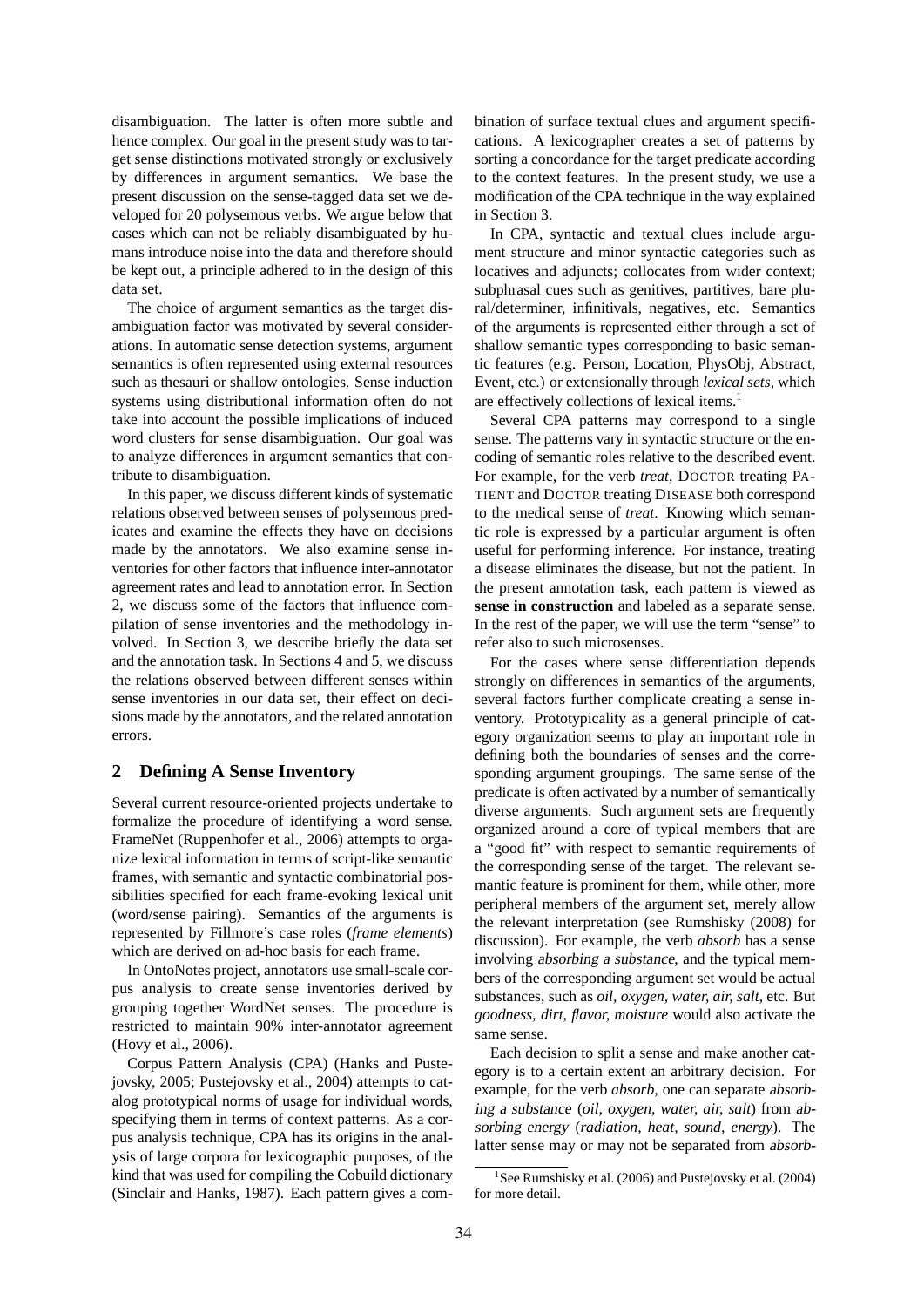ing impact (*blow, shock, stress*). But it is a marked continuum, i.e. certain points in the continuum are more prominent, with necessity of a given concept reflected in the frequency of use.

When several senses are postulated based on argument distinctions, there are almost always *boundary cases* that can be seen to belong to both categories. Consider, for example, two senses defined for the verb *launch* and the corresponding direct objects in (1):

- (1) a. Physically propel an object into the air or water missile, rocket, torpedo, satellite, shuttle, craft
	- b. Begin or initiate an endeavor campaign, initiative, investigation, expedition, drive, competition, crusade, attack, assault, inquiry

The senses seem to be very clearly separated, yet examples like *launch a ship* clearly fall on the boundary: while *ships* are physical objects propelled into water, *launching a ship* can be virtually synonymous with *launching an expedition*.

Similarly, for the verb *conclude*, two senses below which are linked to nominal complements are clearly separated:

- (2) a. finish meeting, debate, investigation, visit, tour, discussion; letter, chapter, novel
	- b. reach an agreement treaty, agreement, deal, contract, truce, alliance, ceasefire, sale

However, *conclude negotiations* is clearly a boundary case where both interpretations are equally possible (negotiations may be concluded without reaching an agreement). In fact, the two annotators chose different senses for this example:<sup>2</sup>

(3) We were able to operate under a lease agreement until purchase negotiations were concluded. annoA: finish annoB: reach an agreement

In many cases, postulating a separate sense for a coherent set of nominal complements is not justified, as there are regular semantic processes that allow the complements to satisfy selectional requirements of the verb. For example, the verb *conclude*, in the finish sense accepts EVENT complements. Therefore, nouns such as *letter, chapter, novel* in (2) must be coerced into events corresponding to the activity that typically brings them about, that is, re-interpreted as events of writing (their Agentive quale, cf. Pustejovsky (1995)). Similarly, the verb *deny* in the first sense (state or maintain that something is untrue) accepts PROPOSITION complements:

(4) a. state or maintain that something is untrue

- allegations, reports, rumour; significance, importance, difference; attack, assault, involvement
- b. refuse to grant something access, visa, approval, funding, license

Event nouns such as *attack* and *assault* are coerced into a propositional reading, as are relational nouns such as *significance* and *importance*.

Interestingly, as we have noted before (Rumshisky et al., 2006), each predicate imposes its own gradation with respect to prototypicality of elements of the argument set. As a result, even though basic semantic types such as PHYSOBJ, ANIMATE, EVENT, are used uniformly by many predicates, argument sets, while semantically similar, typically differ between predicates. For example, *fall* in the subject position and *cut* in the direct object position select for things that can be decreased:

- (5) a. *cut (dobj)*: reduce or lessen
	- price, inflation, profits, cost, emission, spending, deficit, wages overhead, production, consumption, fees, staff
	- b. *fall (subj)*: decrease price, inflation, profits, attendance, turnover, temperature, membership, import, demand, level

While there is a clear commonality between these argument sets, the overlap is only partial. To give another example, consider INFORMATION-selecting predicates *explain (subj)*, *grasp (dobj)* and *know (dobj)*. The nouns *book* and *note* occur in the subject position of *explain*; *answer* occurs both as the subject of *explain* and direct object of *know*; however, *grasp* accepts neither of these nouns as direct object. Thus, the actual selectional behavior of the predicates does not seem to be well described in terms of a fixed set of types, which is what is typically assumed by many ontologies used in automatic WSD.

# **3 Task Description**

We were interested specifically in those cases where disambiguation needs to be made without relying on syntactic frame, and the main source of disambiguation is semantics of the arguments. Such cases are harder to identify formally in the development of sense inventories and harder for the annotators to determine. For example, phrasal verbs or idiomatic constructions that help identify a particular sense were intentionally excluded from our data set. Thus, for the verb *cut*, one of the senses involves cutting out a shape or a form (e.g. *cut a suit*), but the sentences with the corresponding phrasal form *cut out* were thrown out.

Even so, syntactic clues that contribute to disambiguation in some cases overrule the interpretation suggested by the argument. For example, for the verb *deny*, in *deny the attack*, the direct object strongly suggests a propositional interpretation for *deny* (that the attack didn't happen). However, the use of ditransitive construction (indicated in the example below by the past participle) overrules this interpretation, and we get the refuse to grant sense:

(6) Astorre, *denied* his *attack*, had stayed in camp, uneasily brooding.

 $^{2}$ All examples are taken from the annotated data set. In some cases, sentence structure was slightly modified for brevity.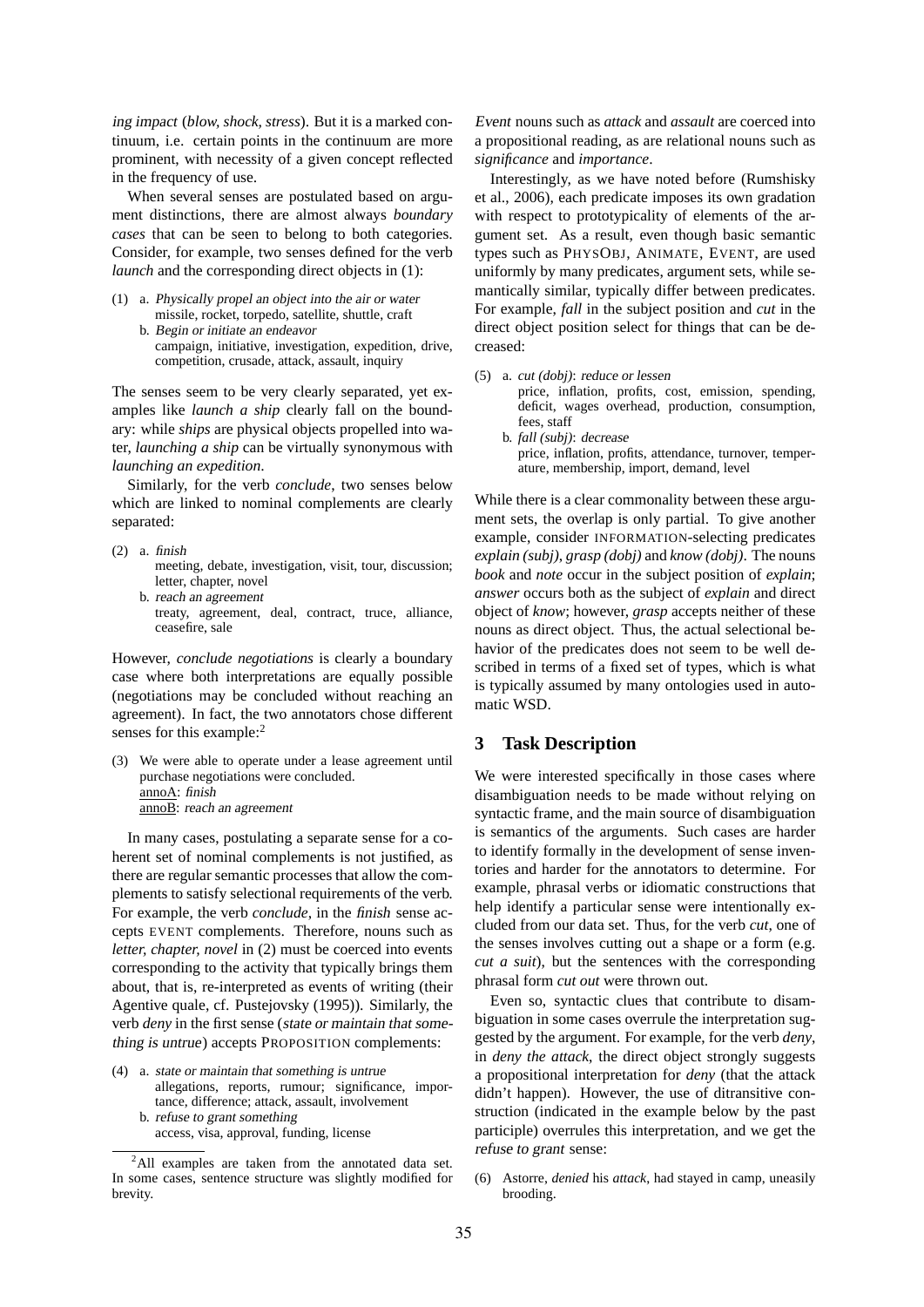In fact, during the actual annotation, one of the annotators did not recognize the use of past participle, and erroneously assigned the state or maintain something to be untrue sense to this sentence.

#### **3.1 Data set**

The data set was developed using the British National Corpus (BNC), which is more balanced than the more commonly annotated Wall Street Journal data. We selected 20 polysemous verbs with sense distinctions that were judged to depend for disambiguation on semantics of the argument in several argument positions, including direct object (dobj), subject (subj), or indirect object within a prepositional phrase governed by *with* (iobj with):

dobj: *absorb, acquire, admit, assume, claim, conclude, cut, deny, dictate, drive, edit, enjoy, fire, grasp, know, launch*

subj: *explain, fall, lead* iobj with: *meet*

We used the Sketch Engine (Kilgarriff et al., 2004) both to select the verbs and to aid the creation of the sense inventories. The Sketch Engine is a lexicographic tool that lists collocates that co-occur with a given target word in the specified grammatical relation. The collocates are sorted by their association score with the target.

A set of senses was created for each verb using a modification of the CPA technique (Pustejovsky et al., 2004). A set of complements was examined in the Sketch Engine. If a clear division was observed between semantically different groups of collocates in a certain argument position, the verb was selected. For semantically distinct groups of collocates, a separate sense was added to the sense inventory for the target. For example, for the verb *acquire*, a separate sense was added for each of the following sets of direct objects:

- (7) a. Take on certain characteristics shape, meaning, color, form, dimension, reality, significance, identity, appearance, characteristic, flavor
	- b. Purchase or become the owner of property land, stock, business, property, wealth, subsidiary, estate, stake

The sense inventory for each verb was cross-checked against several resources, including WordNet, Prop-Bank, Merriam-Webster and Oxford English dictionaries, and existing correspondences in FrameNet (Ruppenhofer et al., 2006; Hiroaki, 2003), OntoNotes (Hovy et al., 2006),<sup>3</sup> and CPA patterns (Hanks and Pustejovsky, 2005; Rumshisky and Pustejovsky, 2006; Pustejovsky et al., 2004).

We performed test annotation on 100 instances, with the sense inventory additionally modified upon examining the results of the annotation. This sense inventory was provided to two annotators, along with 200 sentences for each verb. Each sentence was pre-parsed with RASP (Briscoe and Carroll, 2002), and the head of the target argument phrase was identified. Misparses were manually corrected in post-processing.

#### **3.2 Defining the task for the annotators**

Data set creation for a WSD task is notoriously hard (cf. Palmer et al. (2007)), as the annotators are frequently forced to perform disambiguation on sentences where no disambiguation can really be performed. This is the case, for example, for overlapping senses, where more than one sense is activated simultaneously (Rumshisky, 2008; Pustejovsky and Boguraev, 1993). The goal was to create, for each target word, a set of instances where humans had no trouble disambiguating between different senses.

Two undergraduate linguistics majors served as annotators. The annotators were instructed to mark each sentence with the most fitting sense. The annotators were allowed to mark the sentence as "N/A" and were instructed to do so if (i) the sense inventory was missing the relevant sense, (ii) more than one sense seemed to fit, or (iii) the sense was impossible to determine from the context.

With respect to metaphoric senses, instructions were to throw out cases of creative use where the interpretation was difficult or not immediately clear. The cases where the target grammatical relation was actually absent from the sentence also had to be marked as "N/A" (e.g. for *fire*, sentences without direct object, e.g. *a stolen car was fired upon*). The annotators were also instructed to mark idiomatic expressions and phrasal verbs as "N/A", e.g. for the verb *fall*: *fall from favor, fall through, fall in, fall back, fall silent, fall short, fall in love*.

Disagreements between the annotators were resolved in adjudication by the co-authors. The average interannotator agreement (ITA) for our data set was computed as a macro-average of the percentage of instances that were annotated with the same sense by both annotators to the total number of instances retained in the data set for each verb. The instances that were marked as "N/A" by one of the annotators (or thrown out during the adjudication) were not included in the computation. The ITA value for our data set was 95%. However, as we will see below, the ITA values do not always reflect the actual accuracy of annotation, due to some common problems with sense inventories.

### **3.3 Glossing a sense**

A very common problem with glossing a sense involves the situation where a sense inventory includes two senses one of which is an extension of the other. The derived sense may be related to the primary sense through metaphor, and this often results in the former taking on a semantically less specific interpretation. The problem with creating glosses in this situation is that the words used may have sense distinctions

<sup>3</sup> Sense inventories released for the 65 verbs made available for SemEval-2007.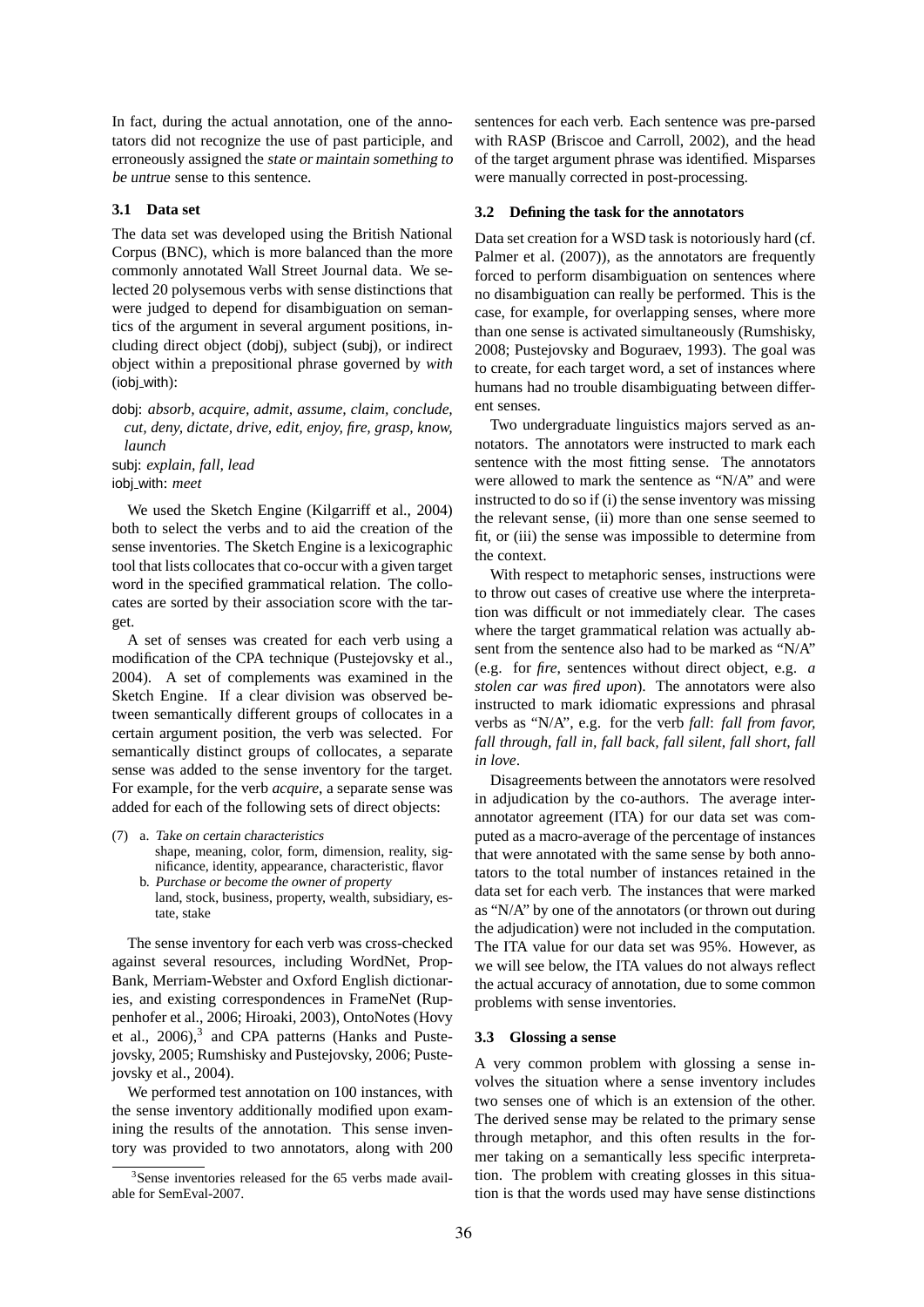parallel to the ones in the target verb being described. This leaves the annotators free to choose either sense. This seems to be the case, for example, with OntoNotes sense inventory for *fire*, where ignite or become ignited is the gloss under which very divergent examples are grouped: *oil fired the furnace* (literal, primary sense) and *curiosity fired my imagination* (metaphoric extension). Clearly, annotators were having a problem with this sense due to the fact that the verb *ignite* has sense distinctions which are based on the same metaphor (fire = inspire) and therefore are very similar to those of the verb *fire*.

In case of semantic underspecification, annotators may be left free to choose the more generic sense, which contaminates the data set while not being reflected in the inter-annotator agreement values. For example, in our sense inventory for *acquire*, the gloss for *acquire a new customer* has to be very generic. We used the gloss "become associated with something, often newly brought into being". However, that led the annotators to overuse this gloss and select this sense in cases where a more specific gloss was more appropriate:<sup>4</sup>

(8) By this treaty, Russia *acquired* a Black Sea *coastline*. annoA: become associated with something, often newly brought into being annoB: become associated with something, ... correct: purchase or become the owner of property

For a more detailed analysis of this phenomenon, see Section 5.

### **4 Relations Between Senses**

In this section, we discuss linguistic processes underlying relations between senses within a single sense inventory. We believe that a detailed analysis of these processes should help to account for the annotator's ability to perform disambiguation. Some sense distinctions appear more striking to the annotators, depending on the type of relation involved.

In line with existing approaches to sense relations, we will look at both the linguistic structures involved in sense modification and the productive processes acting on linguistic structures. For the purposes of our present discussion, we interpret the literal (physical, direct) senses to be primary, with respect to more abstract or metaphorical senses.

#### **4.1 Argument structure alternations**

Some of the most striking differences between the senses are related to the argument structure alternations:

1. Different case roles (frame elements) may be expressed in the same argument position (in this case, direct object), corresponding to different perspectives on the same event. For example, direct object position of the verb *drive* may be filled by VEHICLE, DISTANCE,

or PHYSOBJ giving rise to three distinct senses: (i) operate <sup>a</sup> vehicle controlling its motion, (ii) travel in <sup>a</sup> vehicle <sup>a</sup> certain distance, and (iii) transport something or someone. Similarly, for the verb *fire*, PROJECTILE or WEAPON in direct object position give rise to two related senses: (i) shoot, discharge <sup>a</sup> weapon, (ii) shoot, propel <sup>a</sup> projectile.

2. The distinction between propositional and nonpropositional complements, as for the verbs *admit* and *deny* in (9) and (10):

- (9) a. *admit defeat, inconsistency, offense* (acknowledge the truth or reality of) b. *admit patients, students* (grant entry or allow into <sup>a</sup> community)
- (10) a. *deny reports, importance, allegations* (state or maintain to be untrue) b. *deny visa, access* (refuse to grant)

3. There is a mutual dependency between subcategorization features of the complements in different argument positions. For example, the [+animate] subject may combine with specific complements not available for [−animate], as for the two senses of *acquire*: (i) learn and (ii) take on certain characteristics. Compare  $NP_{subj}$  [-animate] *acquire*  $NP_{dobj}$  (language, man*ners, knowledge, skill*) vs. NP<sub>subj</sub> [−animate] *acquire* NPdobj (*importance, significance*). Similarly, for *ab* $sorb$ , compare  $NP_{subj}$  [ $\pm$ animate] *absorb*  $NP_{dobj}$  (*substance*) and  $NP_{subj}$  [+animate] *absorb*  $NP_{dobj}$  (*skill, information*). Note that, as one would expect, such dependencies are inevitable even despite the fact that our data set was developed specifically to target sense distinctions dependent on a single argument position.

#### **4.2 Event structure modification**

Event structure modifications (i.e. operations affecting aspectual properties of the predicate) are another source of sense differentiation. Two cases appear most prominent:

1. The event structure is modified along with the characteristics of the arguments. For example, for *enjoy*, compare *enjoy skiing, vacation* (DYNAMIC EVENT) with *enjoying a status* (STATE). Similarly, for *lead*, compare *a person leads smb somewhere* (PROCESS) vs. *a road* (PATH) *leads somewhere* (STATE); for *explain*, compare *something or somebody explains smth* (= clarifies, describes, makes comprehensible, PROCESS) vs. *something* [−inanimate, +abstract] *explains something* (= is <sup>a</sup> reason for something, STATE); for *fall*, compare PHYSOBJ *falls* (TRANSITION or ACCOMPLISHMENT) vs. *a case falls into a certain category* (STATE).

2. The aspectual nature of the predicate is the only semantically relevant feature that remains unchanged after consecutive sense modifications. For example, the ingressive meaning of 'beginning something' is preserved in shifting from the physical sense of the verb *launch* in *launch a missile* to *launch a campaign* and *launch a product*.

<sup>4</sup>We will refer to annotators A and B as *annoA* and *annoB*.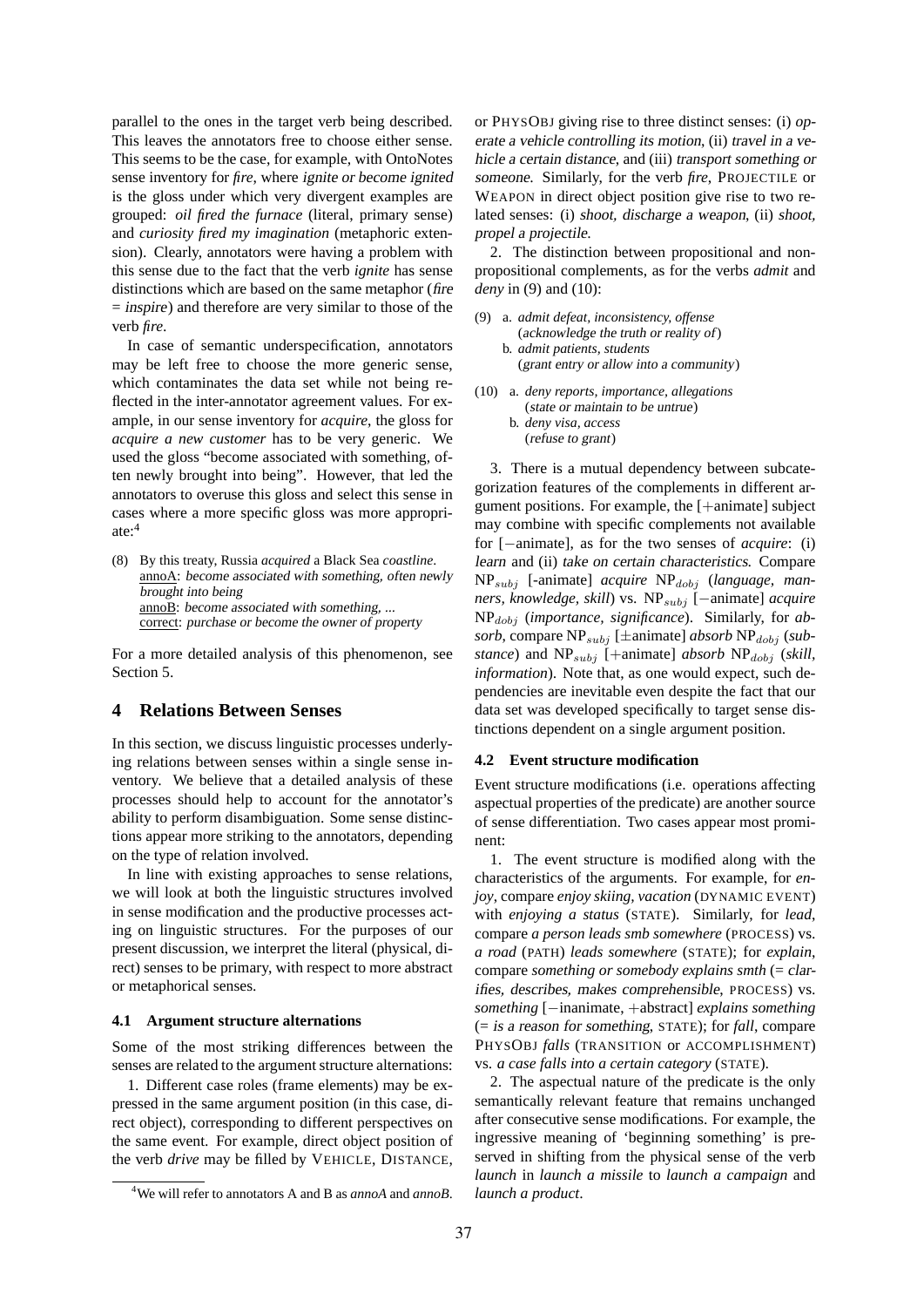#### **4.3 Lexical semantic features**

Sense distinctions often involve deeper semantic characteristics of the verbs which could be accounted for by means of lexical semantic features such as qualia structure roles in Generative Lexicon (Pustejovsky, 1995):<sup>5</sup>

1. Consider how the meaning component 'manner of motion' (typically associated with the agentive role) gets transformed in the different senses of *drive*. It is obviously present in the physical uses of *drive* (such as operate <sup>a</sup> vehicle, transport something or somebody, etc.), but is completely lost in motivate the progress of (as in *drive the economy, drive the market forward*, etc.). The value of the agentive role of *drive* becomes underspecified or semantically weak, so that the overall meaning of *drive* is transformed to cause something to move.

2. Information about semantic type contained in qualia structure allows apparently diverse elements to activate the same sense of the verb. For instance, the verb *absorb* in the sense learn or incorporate skill or information occurs with direct objects such as *values, atmosphere, information, idea, words, lesson, attitudes, culture*. The requisite semantic component is realized differently for each of these words. Some of them are complex types $<sup>6</sup>$  with INFORMATION as one of the con-</sup> stituent types: *words* (ACOUSTIC/VISUAL ENTITY • INFO), *lesson* (EVENT • INFO). Others, such as *idea*, are polysemous, with one of the senses being INFOR-MATION. Cases like *culture* and *values* are more difficult, but since they refer to knowledge, the INFORMA-TION component is clearly present. Consequently, the annotators are able to identify the corresponding sense of *absorb* with a high degree of agreement.

#### **4.4 Metaphor and metonymy**

The processes causing the mentioned meaning transformations in our corpus often involve metaphor and metonymy. Below are some of the conventionalized extensions with metaphorical flavor:

- (11) a. *grasp object* vs. *grasp meaning* b. *launch object* vs. *launch an event (campaign, assault)* or *launch a product (newspaper, collection)*
	- c. *meet with a person* vs. *meet with success, resistance*
	- d. *lead somebody somewhere* vs. *lead to a consequence*

Note that these metaphorical extensions involve abstract or continuous objects (*meaning, assault, success, consequence*), which in turn cause event structure modifications (*lead* as a process vs. *lead* as a state). Thus, the processes and structures we are dealing with are clearly interrelated.

The metonymical process can be exemplified by *edit* as make changes to the text and as supervise publication, which are in a clear contiguity relationship.

One of the effects of the metaphorization and progressive emptying of the primary (physical, concrete) senses is the distinction between generic and specific senses. For example, compare *acquire land, business* (specific sense) to *acquire an infection, a boyfriend, a following*, which refers to some extremely light generic association. Similar process is observed for the semantically weak sense of *fall*, be associated with or get assigned to <sup>a</sup> person or location or for event to fall onto <sup>a</sup> time:

(12) Birthdays, lunches, celebrations *fall* on a certain date or time Stress or emphasis *fall* on a given topic or a syllable Responsibility, luck, suspicion *fall* on or to a person

The specificity often involves specialization within a certain domain:

- (13) a. *conclude* as finish vs. *conclude* as reach an agreement (Law, Politics)
	- b. *fire* as shoot <sup>a</sup> weapon or <sup>a</sup> projectile vs. *fire* as kick or pass an object of play in sports (Sport)

Thus, when concluding a *pact* or an *agreement*, a certain EVENT is also being finished (negotiation of that agreement), necessarily with a positive outcome.

In the following section, we will try to show how different kinds of relations between senses influence disambiguation carried out by the annotators. In particular, we look at different sources of disagreement and annotator error as determined in adjudication.

# **5 Analysis of Annotation Decisions**

As we have seen above, in many cases disambiguation is impossible due to the nature of compositionality. Also, as there are no clear answers to a number of questions concerning sense identification, the annotators deal with sense inventories that are imperfect. Results of the disambiguation task carried out by the annotators reflect all these defects.

In cases when a specific meaning from the data set is not included into the sense inventory (e.g. due to its low frequency or extreme fine-grainedness) the annotators may use a more general meaning or pick the closest meaning available. For example, within the sense inventory for *fire*, there was no separate gloss for fire an engine. Annotator A in our experiment chose the closest specific meaning available, and Annotator B marked it with a more generic sense:

(14) Engineers successfully *fired* thrusters to boost the research satellite to an altitude of 507 km. annoA: shoot, propel <sup>a</sup> projectile anno**B**: apply fire to

As mentioned in Section 3.3, even when the appropriate specific sense is available, annotators frequently chose the more generic sense in its place, as in (15), (16) and (17), and also in (8).

<sup>&</sup>lt;sup>5</sup>We will use the terminology from Generative Lexicon (Pustejovsky, 1995; Pustejovsky, 2007) to discuss lexical semantic properties, such as *qualia roles*, *complex* and *functional types*, and so on.

<sup>6</sup>*Complex type* is a term used for concepts that inherently refer to more than one semantic type.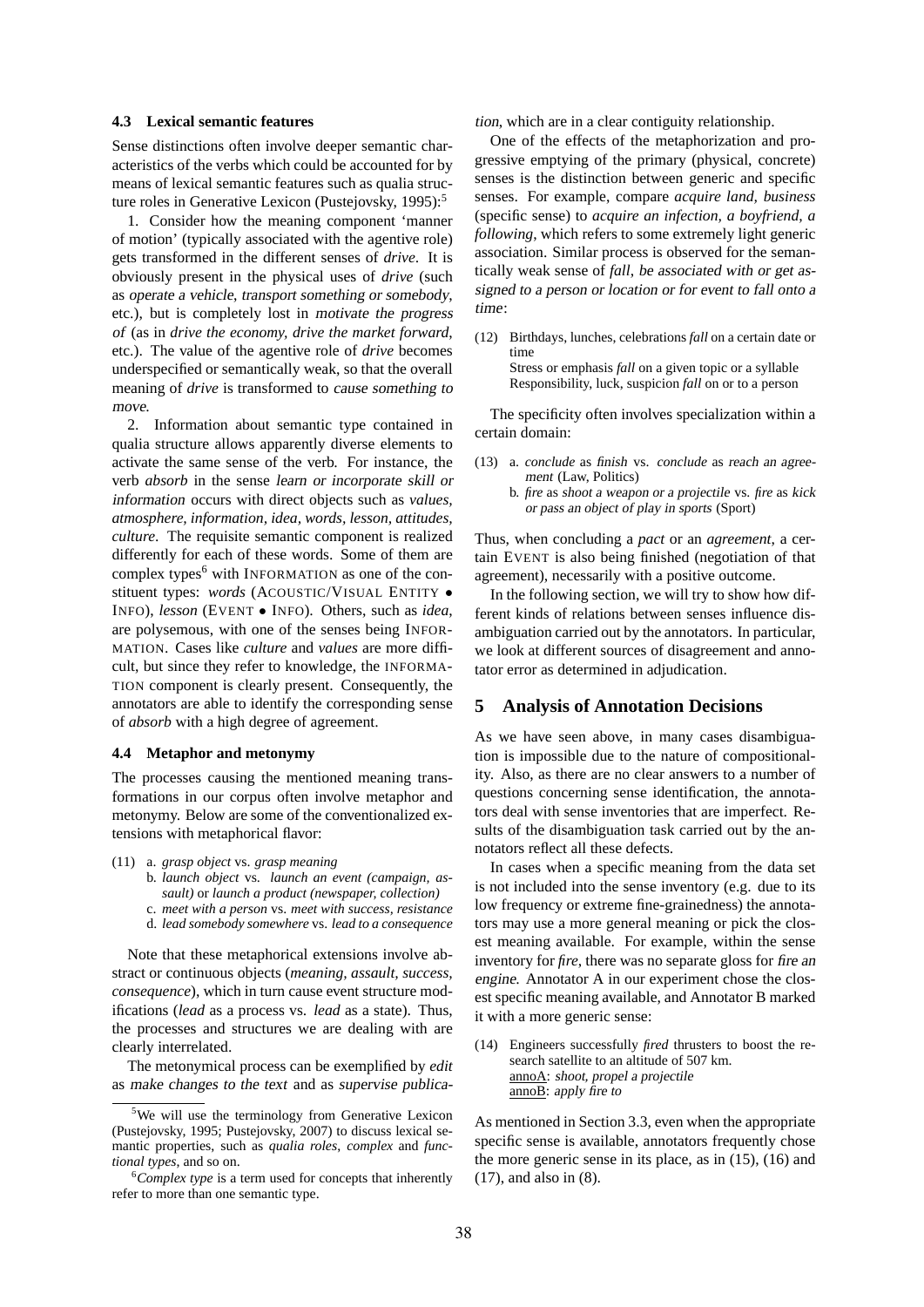- (15) Several *referrals fell* into this *category*. annoA: be associated with or get assigned to <sup>a</sup> person or location or for event to fall onto <sup>a</sup> time annoB: be categorized as or fall into <sup>a</sup> range
- (16) The terrible *silence* had *fallen*. annoA: be associated with or get assigned to <sup>a</sup> person or location or for event to fall onto <sup>a</sup> time annoB: for <sup>a</sup> state (such as darkness or silence) to come, to commence
- (17) He *acquired* a *taste* for performing in public. annoA: become associated with something, often newly brought into being annoB: become associated with something, ... correct: learn

Note that in (8) this decision was probably motivated by the annotators' uncertainty about the semantic ascription of the relevant argument (*coastline* is not a prototypical owned property). The generic sense seems to be the safest option to take for the annotators, as compared to taking a chance with a specific meaning. Due to its low degree of semantic specification, the generic sense is potentially able to embrace almost every possible use. This is not a desirable outcome because the generic senses are introduced in the inventory to account only for semantically underspecified cases. For instance, become associated with something, often newly brought into being is appropriate for *acquire a grandchild*, but not for *acquire a taste* or *acquire a proficiency*.

Remarkable variation is also observed with respect to **non-literal uses** as discussed in Section 4.4. For example, in (18) and (19) abstract NPs *panic* and *imbalance of forces* are equated with *energy or impact* by one annotator and with *substance* by the other.

- (18) Her *panic* was *absorbed* by his warmth. annoA: absorb energy or impact annoB: absorb substance
- (19) Alternatively, *imbalance* of forces can be *absorbed* into the body. annoA: absorb energy or impact annoB: absorb substance

In some cases, the literal and the metaphoric senses are activated simultaneously resulting in ambiguity (cf. Cruse (2000)):

- (20) For over 300 years this waterfall has provided the energy to *drive* the *wheels* of industry. annoA: motivate the progress of annoB: provide power for or physically move <sup>a</sup> mechanism
- (21) But fashion changed and the short *skirt fell* literally from favour and started skimming the ankles. annoA: lose power or suffer <sup>a</sup> defeat annoB: N/A
- (22) She was delighted when the *story* of Hank *fell* into her lap. annoA: be associated with or get assigned to <sup>a</sup> person or location or for event to fall onto <sup>a</sup> time annoB: physically drop; move or extend downward

Impact of **subcategorization features** on disam-

biguation (cf. Section 4.1 para 3) is illustrated in (23).

(23) The reggae tourist can easily *absorb* the current reggae *vibe*. annoA: absorb energy or impact

annoB: learn or incorporate skill or information

Both interpretations chosen here (absorb energy or impact and learn or incorporate skill or information) were possible due to the animacy of the subject, which activates two different subcategorization frames and subsequently two different senses.

Typically, cases where **semantic type** of the relevant arguments (cf. Section 4.3 para 2) is not clear result in annotator disagreement:

- (24) The AAA *launched* education *programs*. annoA: begin or initiate an endeavor (EVENT) annoB: begin to produce or distribute; start <sup>a</sup> company (PRODUCT)
- (25) France plans to *launch* a remote-sensing *vehicle* called Spot. annoA: physically propel into the air, water or space (PHYSOBJ) annoB: begin to produce or distribute; start <sup>a</sup> company (PRODUCT)

The two cases above are interesting in that both *program* and *vehicle* are ambiguous and can be analyzed semantically as members of different semantic classes. This is what the annotators in fact do, and as a result, ascribe them to different senses. *Program* can be categorized as EVENT ('series of steps') or as INTELLEC-TUAL ACTIVITY PRODUCT ('document or system of projects'). It is a complex type, i.e. it is an inherently polysemous word that represents at least two different semantic types. *Vehicle*, in turn, is a functional type: on the one hand, it represents an entity with certain formal properties (PHYSOBJ interpretation), on the other hand, it is an artifact, with a prominent practical purpose (PRODUCT interpretation).

In fact, most problems the annotators had with the task are due to the inherent semantic complexity of words such as *vehicle* and *program* in (24) and (25) and to the existence of boundary cases, where the relevant noun does not properly belong to one or another semantic category. This is the case with *panic*, *imbalance* or *reggae vibe* in (18), (19), and (23), and also with *taste* and *coastline* in (17) and (7).

In some of these cases, other contextual clues may come into play and tip the balance in favor of one or another sense. Note that disambiguation was influenced by a **wider context** even despite the intentionally restrictive task design (targeting a particular syntactic relation for each verb). For instance, in (26), **domainspecific clues** referring to war or military conflict (such as *rebel control*) could have motivated Annotator B's decision to ascribe it to the sense lose power or suffer <sup>a</sup> defeat (even though a road is not typically an entity that can lose power), while the other annotator chose a more generic meaning: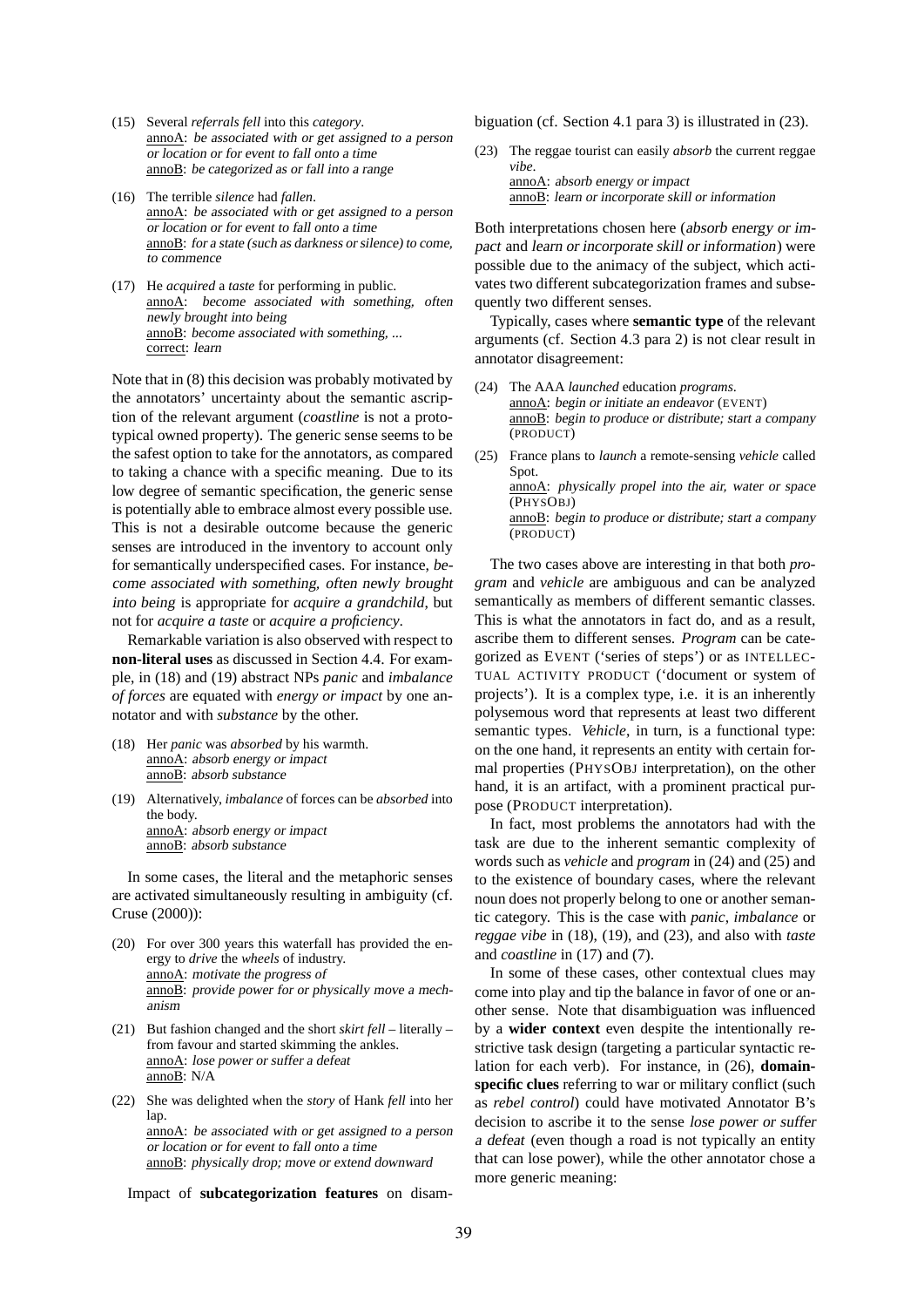(26) The *road fell* into rebel control. annoA: be associated with or get assigned to <sup>a</sup> person or location or for event to fall onto <sup>a</sup> time annoB: lose power or suffer <sup>a</sup> defeat

Other pragmatic and discourse-oriented clues played a role, in particular, positive and negative connotation of the senses and the relevant arguments, as well as the temporal organization of discourse. For example, in (27) and (28), positive or neutral interpretation of *wave of immigrants* and *change* could have led to the choice of take in or assimilate and learn or incorporate skill or information senses, while the negatively-colored interpretation might explain the choice of the bear the cost of sense.

- (27) ..help *absorb* the latest *wave of immigrants*. annoA: bear the cost of; take on an expense annoB: take in or assimilate, making part of <sup>a</sup> whole or <sup>a</sup> group
- (28) For senior management an important lesson was the trade unions' capacity to *absorb change* and to become its agents. annoA: learn or incorporate skill or information annoB: bear the cost of; take on an expense

Temporal organization of a broader discourse is another important factor. For example, for the verb *claim*, the senses claim the truth of and claim property you are entitled to have different presuppositions with respect to preexistence of the thing claimed. In (28), due to the absence of a broader context, the annotators chose two different temporal reference interpretations. For Annotator B, *success* was something that has happened already, while for A this was not clear (*success* might have been achieved or not):

(29) One area where the government can *claim* some *success* involves debt repayment. annoA: come in possession of or claim property you are entitled to annoB: claim the truth of

## **6 Conclusion**

We have given a brief overview of different types of sense relations commonly found in polysemous predicates and analyzed their effect on different aspects of the annotation task, including sense inventory design and execution of the WSD annotation.

The present analysis suggests that theoretical tools must be refined and further developed in order to give an adequate account to the sense modifications found in real corpus data. To this end, broader contextual clues and discourse-oriented clues need to be included in the analysis.

Semantically annotated corpora are routinely developed for the training and testing of automatic sense detection and induction algorithms. But they do not typically provide a way to distinguish between different kinds of ambiguities. Consequently, it is difficult to perform adequate error analysis for different sense detection systems. Appropriate semantic annotation that would allow one to determine which sense distinctions can be detected better by automatic systems does not need to be highly specific and unnecessarily complex, but requires development of robust generalizations about sense relations.

One obvious conclusion is that data sets need to be explicitly restricted to the instances where humans have no trouble disambiguating between different senses. Thus, prototypical cases can be accounted for reliably, ensuring the clarity of annotated sense distinctions. At face value, imposing such restrictions may appear to negatively influence usability of the resulting data set in particular applications requiring WSD, such as machine translation or information retrieval. However, this decision impacts most strongly those boundary cases which are not reliably disambiguated by human annotators, and which rather introduce noise into the data set.

### **Acknowledgments**

This work was supported in part by NSF CRI grant to Brandeis University. The work of O. Batiukova is supported by postdoctoral grant of the Ministry of Education of Spain and Madrid Autonomous University.

### **References**

- Apresjan, Ju. 1973. Regular polysemy. *Linguistics*,  $142(5):5-32.$
- Briscoe, T. and J. Carroll. 2002. Robust accurate statistical annotation of general text. *Proceedings of the Third International Conference on Language Resources and Evaluation (LREC 2002), Las Palmas, Canary Islands, May 2002*, pages 1499–1504.
- Carpuat, M. and D. Wu. 2007. Improving statistical machine translation using word sense disambiguation. In *Proc. of EMNLP-CoNLL*, pages 61–72.
- Chan, Y. S., H. T. Ng, and D. Chiang. 2007. Word sense disambiguation improves statistical machine translation. In *Proc. of ACL*, pages 33–40, Prague, Czech Republic, June.
- Cruse, D. A. 1995. Polysemy and related phenomena from a cognitive linguistic viewpoint. In Dizier, Patrick St. and Evelyne Viegas, editors, *Computational Lexical Semantics*, pages 33–49. Cambridge University Press, Cambridge, England.
- Cruse, D. A. 2000. *Meaning in Language, an Introduction to Semantics and Pragmatics*. Oxford University Press, Oxford, United Kingdom.
- Hanks, P. and J. Pustejovsky. 2005. A pattern dictionary for natural language processing. *Revue*  $Francaise de Linguistique Applique.$
- Hiroaki, S. 2003. FrameSQL: A software tool for FrameNet. In *Proceedigns of ASIALEX '03*, pages 251–258, Tokyo, Japan. Asian Association of Lexicography.